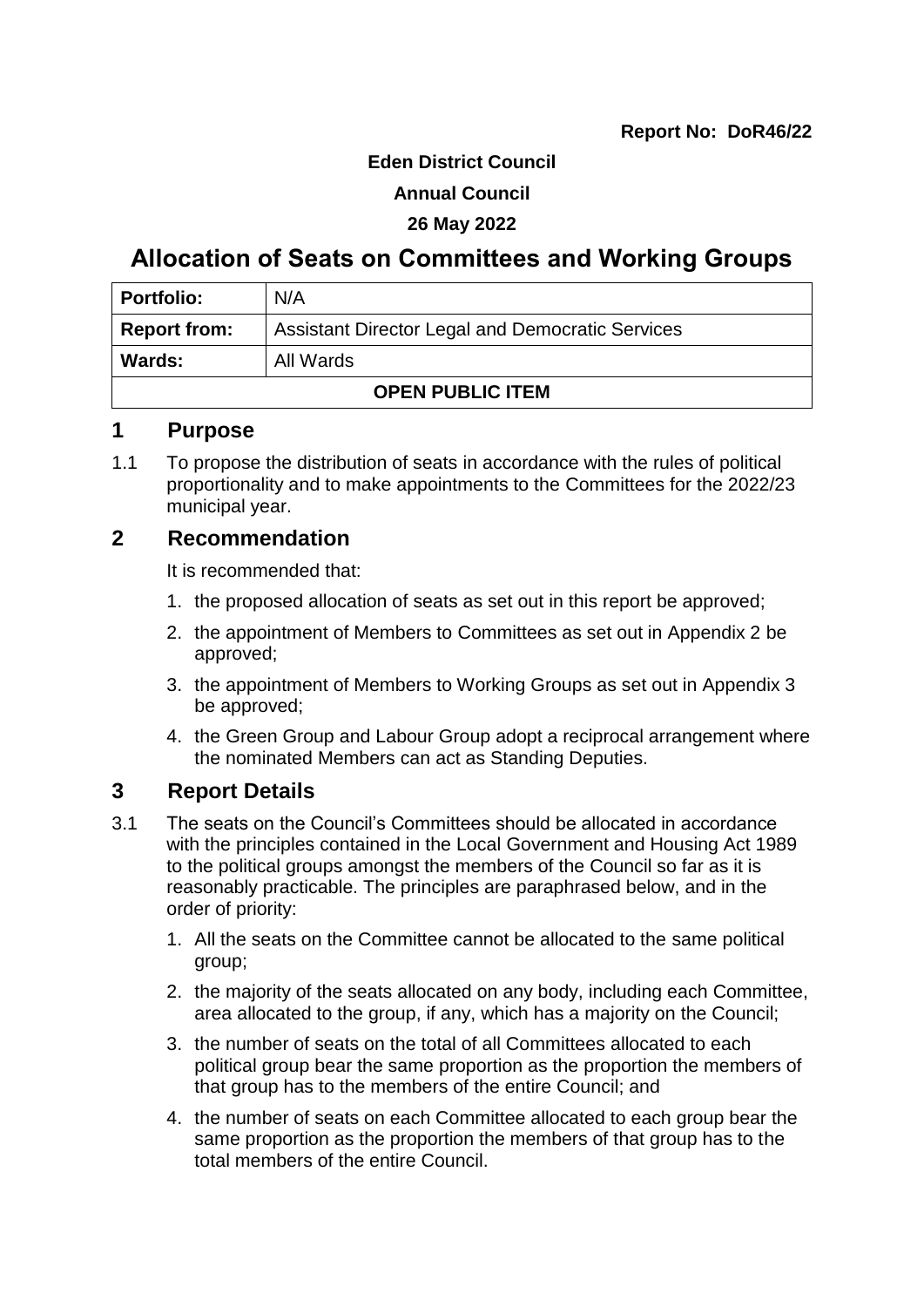The legislation provides that such determinations are to be achieved 'as far as reasonably practicable'.

3.2 There is no change in the current political balance that requires proportionality to be recalculated. However, the constitution requires that the Annual Meeting of Council allocate seats on committees in accordance with the principles of political balance. To comply with this requirement, and to allow groups to make any changes to Committee membership, this report has come to Annual Council. The proportionality, and calculations presented, are identical to those presented to Council on the 28 April 2022.

| <b>Group</b>                  | <b>Members</b> |
|-------------------------------|----------------|
| <b>Conservative Group</b>     | 12             |
| <b>Independent Group</b>      | 5              |
| Independent Alliance Group    | 5              |
| <b>Liberal Democrat Group</b> | 12             |
| Labour Group                  | $\overline{2}$ |
| <b>Green Group</b>            | $\overline{2}$ |
| <b>Total</b>                  | 38             |

3.3 The current Membership of the Council is listed below:

No one single party has a majority.

- 3.4 There are sixty seats across the six Council Committees. For the purpose of calculating political proportionality, a political group should consist of two or more members. This means that the Labour and Green Groups, with two members each, are considered a political group in terms of calculating the allocation of seats. For the purposes of political balance, the Cabinet does not count as seats to be allocated.
- 3.5 At the Council meeting held on 28 April 2022 a report (DoR31/22) was submitted that set out the allocation of seats based on negotiations with the various group leaders. This allocation was agreed by Council as the best reflection of political proportionality at the time as far as reasonably practicable.
- 3.6 The confirmed allocation of seats to Committees from that meeting is as follows: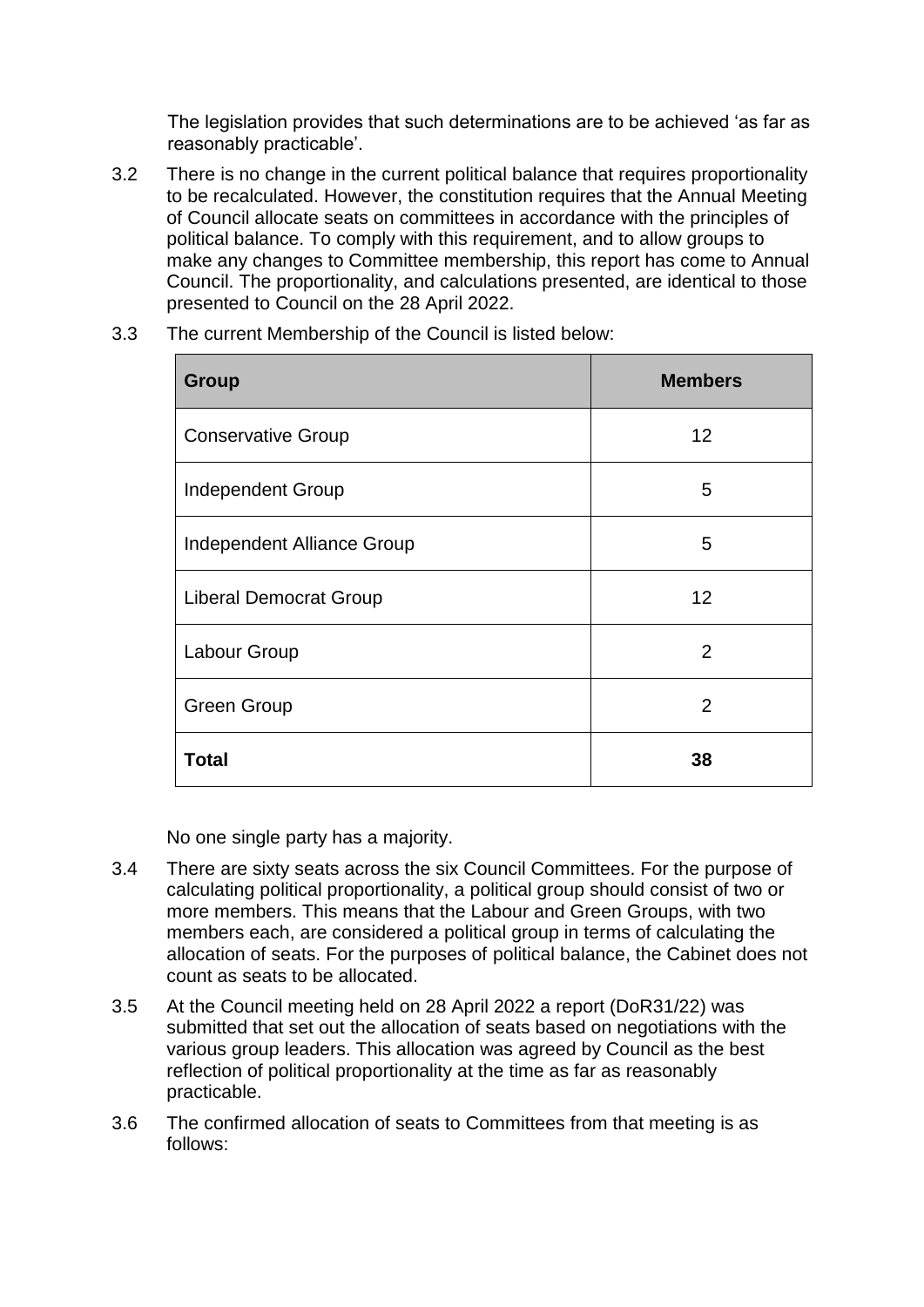| <b>Group</b>                      | <b>Proposed number of seats</b> |
|-----------------------------------|---------------------------------|
| <b>Conservative Group</b>         | 19                              |
| <b>Independent Group</b>          | 8                               |
| <b>Independent Alliance Group</b> | 8                               |
| <b>Liberal Democrat Group</b>     | 19                              |
| Labour Group                      | 3                               |
| <b>Green Group</b>                | 3                               |
| <b>Total</b>                      | 60                              |

- 3.7 In order to aid clarity and transparency, Appendix 1 sets out how the numbers are calculated in relation to the principles of the Local Government and Housing Act 1989.
- 3.8 At the Annual Council meeting on 27 May 2021 it was proposed and approved that the Green and Labour Groups adopt a reciprocal arrangement whereby nominated members can act as Standing Deputies for either group. This accommodates the practical limitations associated with having a group comprising two members, where one member sits on the Cabinet. This is once again recommended in this report.
- 3.9 The reason for this report is to comply with the requirements of the Constitution and to allow groups to change Committee memberships as they see fit.

### **Working Groups**

- 3.10 Council, at its meeting on 25 June 2020, approved the formation of three working groups: Zero Carbon Working Group, Planning Policy Working Group and the One Eden Working Group. The One Eden Working Group will be called the Single Site Working Group as this is the only element left to be completed. The Terms of Reference set out that each working group will consist of up to eleven members and be representative of the political balance of the Council wherever possible. Appendix 1 sets out how the numbers are calculated in relation to the principles of the Local Government and Housing Act 1989.
- 3.11 The allocation of seats to each Working Group is set out below: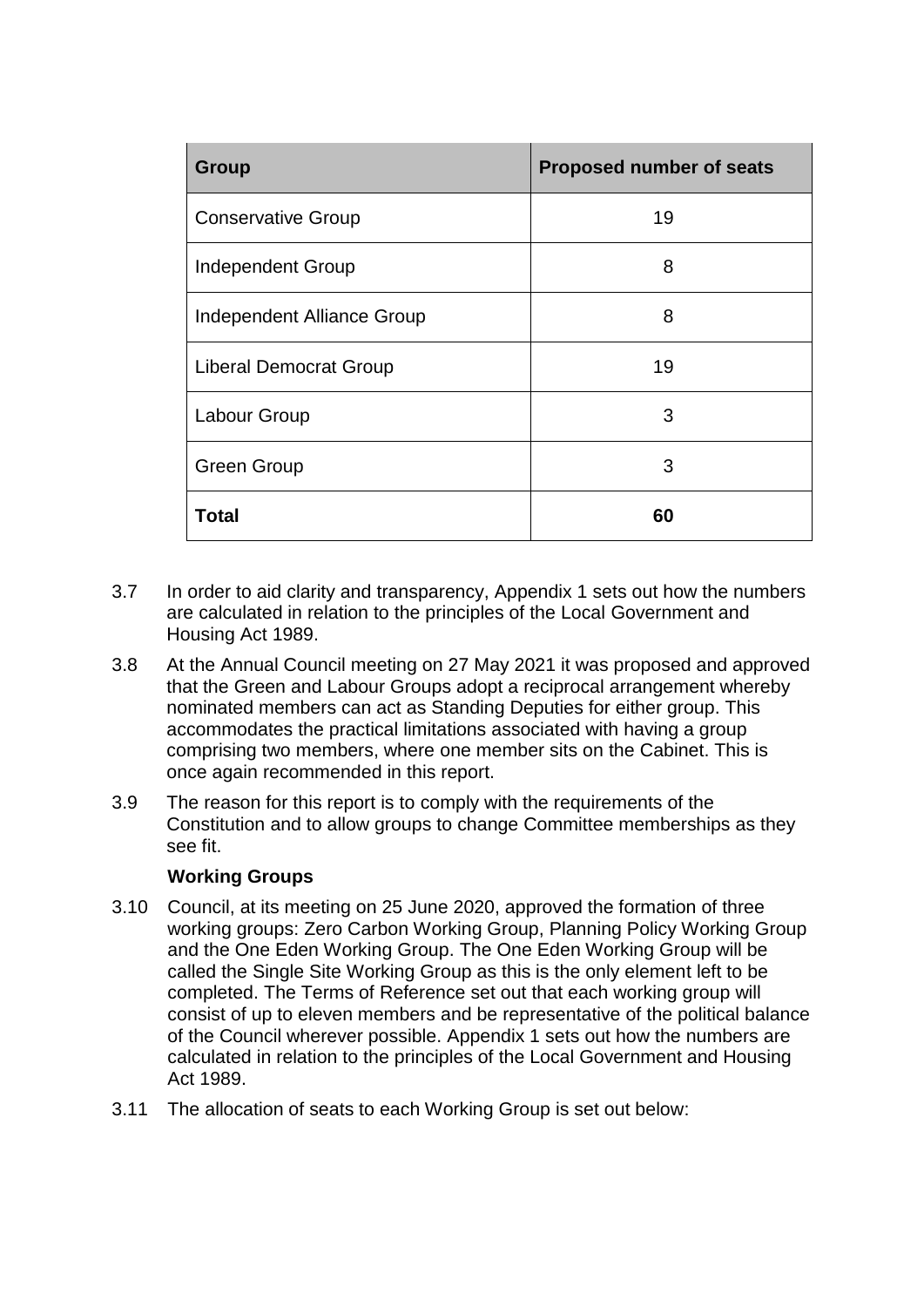| Group                    | <b>Zero Carbon</b><br><b>Working</b><br><b>Group</b> | <b>Planning</b><br><b>Policy</b><br><b>Working</b><br><b>Group</b> | <b>One Eden</b><br><b>Working</b><br>Group<br>11 |
|--------------------------|------------------------------------------------------|--------------------------------------------------------------------|--------------------------------------------------|
|                          | 11                                                   | 11                                                                 |                                                  |
| <b>Independent Group</b> |                                                      | 1                                                                  |                                                  |
| Independent Alliance     | 1                                                    | 1                                                                  | 1                                                |
| Conservative             | 3                                                    | 3                                                                  | 3                                                |
| <b>Liberal Democrat</b>  | 3                                                    | 3                                                                  | 3                                                |
| Labour                   | 1                                                    | 1                                                                  | 1                                                |
| Green                    | 1                                                    | 1                                                                  |                                                  |
|                          | 10                                                   | 10                                                                 | 10                                               |

- 3.12 Members will note that the rounded number of seats is 10 which leaves an additional seat on each Working Group. Group Leaders may therefore nominate an additional Member if they wish and that will be subject to vote at Council.
- 3.13 The appointment of Members to Working Groups is set out in Appendix 3.

# **4 Policy Framework**

- 4.1 The Council has four corporate priorities which are:
	- Sustainable;
	- Healthy, safe and secure;
	- Connected; and
	- **Creative**
- 4.2 This report meets the sustainable corporate priority.

# **5 Consultation**

5.1 Group Leaders have been contacted regarding the appointment of their members to the Committees and Working Groups and any changes will be reported to Council.

### **6 Implications**

#### **6.1 Financial and Resources**

6.1.1 Any decision to reduce or increase resources or alternatively increase income must be made within the context of the Council's stated priorities, as set out in its Council Plan 2019-2023 as agreed at Council on 7 November 2019.

There are no proposals in this report that would reduce or increase resources.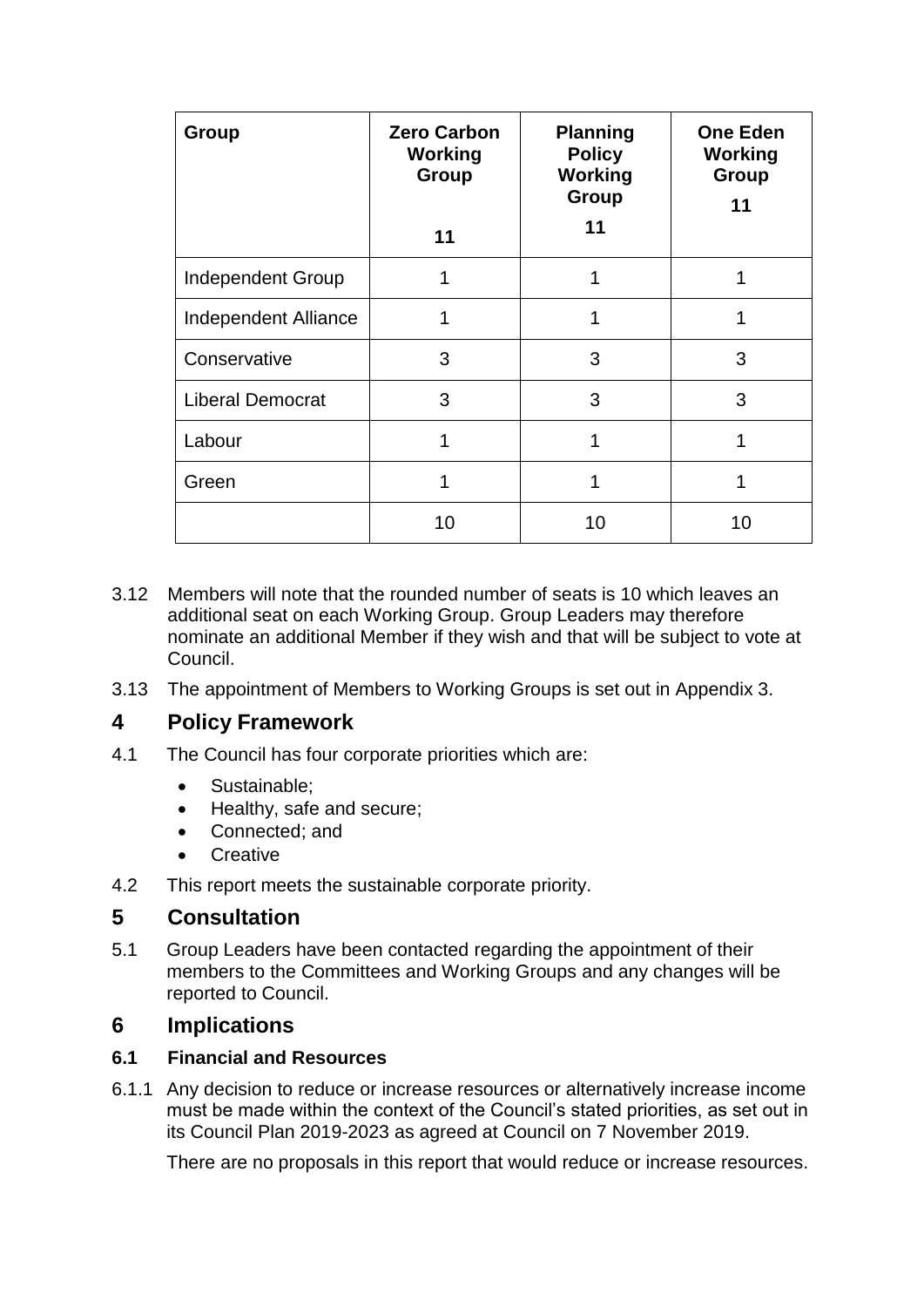### **6.2 Legal**

- 6.2.1 Section 15 of the Local Government and Housing Act 1989 places a duty on the Council to review the representation of political groups on its Committees where the members of the Committee are split into different political groups.
- 6.2.2 The Act requires that the Council should allocate seats on Committees in accordance with the principles laid out in the Act. These principles are reproduced in paragraph 3.1 of this report.
- 6.2.3 Once political group allocations have been determined, it is the duty of the Council to exercise the power to make appointments to Committees to give effect to the nominations of the political groups concerned. This political requirement also applies to the Overview and Scrutiny Committee.

#### **6.3 Human Resources**

6.3.1 There are no human resources implications arising from the recommendations in this report.

#### **6.4 Environmental**

6.4.1 There are no Environmental implications arising from the recommendations in this report.

#### **6.5 Statutory Considerations**

| <b>Consideration:</b>                                  | Details of any implications and proposed<br>measures to address: |
|--------------------------------------------------------|------------------------------------------------------------------|
| <b>Equality and Diversity</b>                          | None arising from this report.                                   |
| Health, Social<br>Environmental and<br>Economic Impact | None arising from this report.                                   |
| <b>Crime and Disorder</b>                              | None arising from this report.                                   |
| Children and<br>Safeguarding                           | None arising from this report.                                   |

#### **6.6 Risk Management**

| <b>Risk</b>                                                                                                                                                                               | <b>Consequence</b>                                                                                               | <b>Controls Required</b>                                                                                      |
|-------------------------------------------------------------------------------------------------------------------------------------------------------------------------------------------|------------------------------------------------------------------------------------------------------------------|---------------------------------------------------------------------------------------------------------------|
| There is a need to<br>allocate the<br>appointment of<br>Members to seats in<br>compliance with the<br>statutory principles set<br>out in the Local<br>Government and<br>Housing Act 1989. | Failure to allocate seats<br>in line with these<br>principles may result in<br>error and/ or legal<br>challenge. | Appendix 1 sets out<br>the calculations utilised<br>in relation to the<br>statutory principles of<br>the Act. |

# **7 Other Options Considered**

7.1 No other options have been considered.